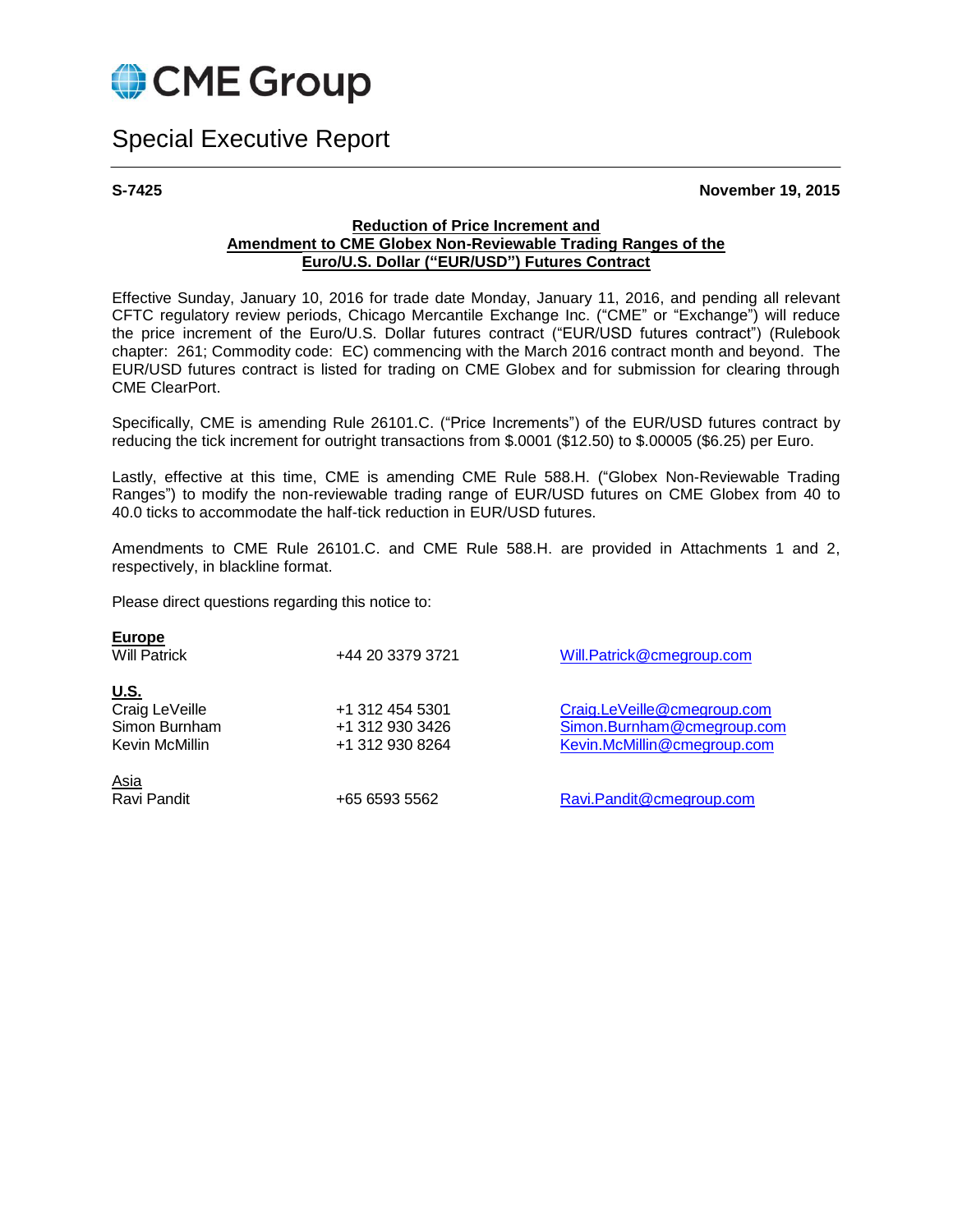#### **Attachment 1**

**(Additions are underlined; deletions are struck through.)**

**CME Rulebook**

**Chapter 261: Euro/U.S. Dollar (EUR/USD) Futures**

**26101. TRADING SPECIFICATIONS**

#### **26101.C. Price Increments**

Minimum price fluctuations shall be in multiples of \$.00005\$.0004 per Euro, equivalent to <u>\$6.25\$12.50</u> per contract.<del>– Trades may also occur in multiples of \$.00005 per Euro,</del> commonly referred to as one-half tick, for Euro/U.S. dollar futures intra-currency spreads executed as simultaneous transactions on Globex pursuant to Rule 542.F.